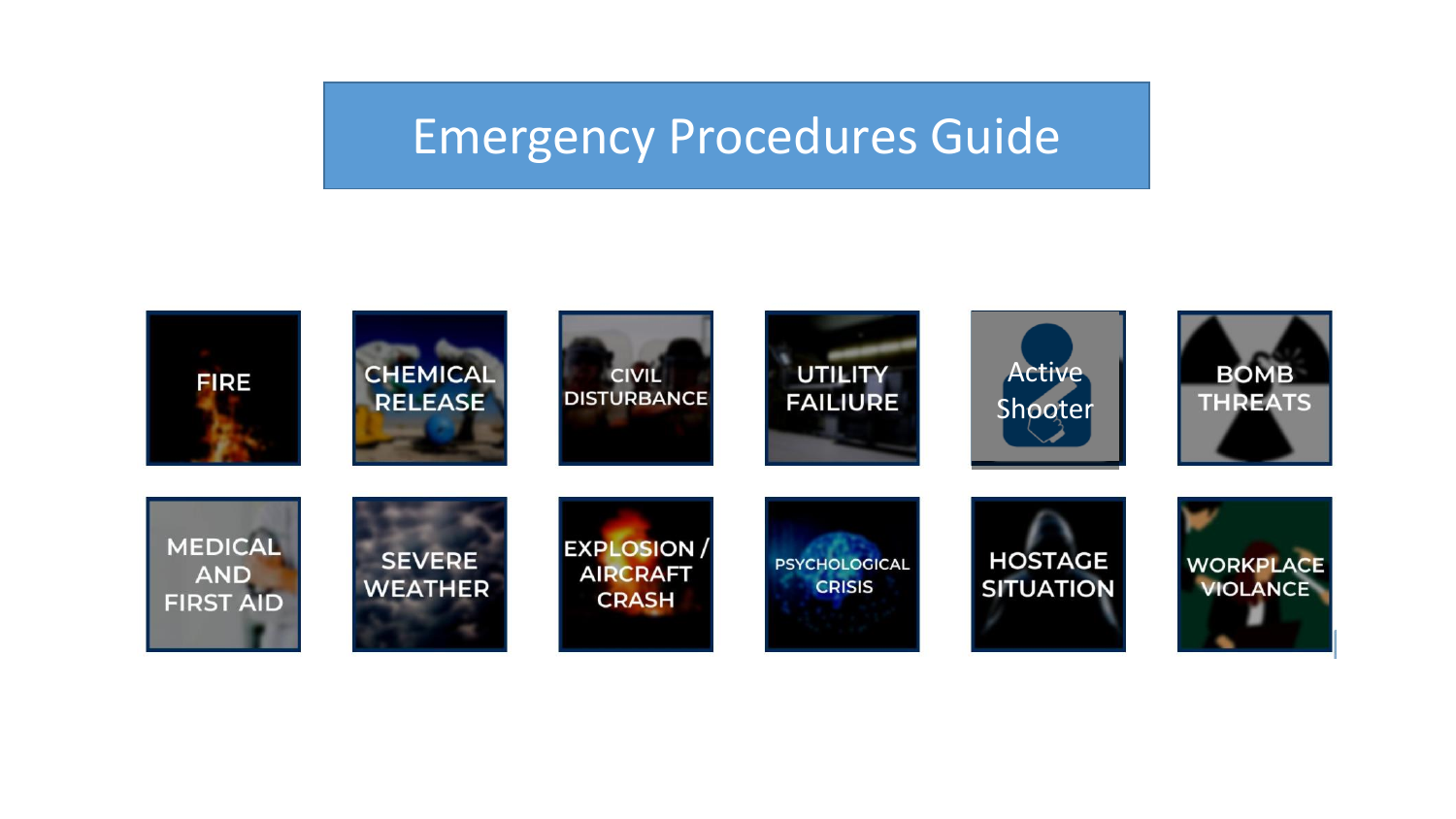

## **Fire**

•Activate building alarm

•call 911

•evacuate building by walking quickly to nearest exit

•close doors behind you

•Alert others on your way out

•DO NOT USE ELEVATORS

•Move to the designated Assembly Areas

•DO NOT RETURN TO THE BUILDING until authorized

by Fire or Police Department personnel

•Individuals needing assistance should remain in an area

of refuge and advise emergency responders of their

location by dialing 911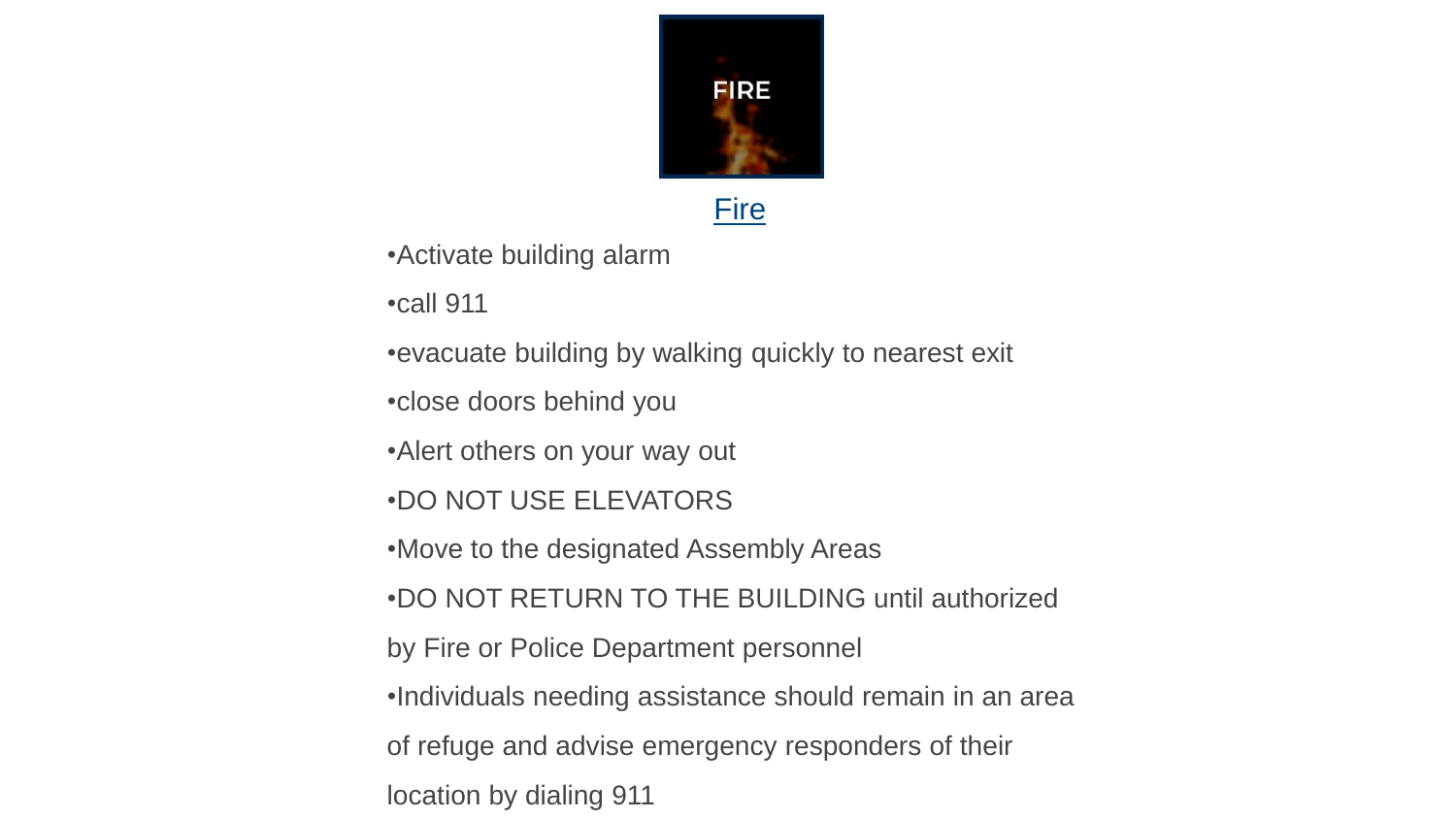

## Chemical or Hazardous Materials Release

 $\mathcal{L}_\text{max}$  and  $\mathcal{L}_\text{max}$  and  $\mathcal{L}_\text{max}$  and  $\mathcal{L}_\text{max}$  and  $\mathcal{L}_\text{max}$  and  $\mathcal{L}_\text{max}$ 

•Dial 911

•Try to contain the spill

•Vacate the affected area

•Close doors behind you

•When reporting a spill, be specific on nature of material involved

•If contaminated by a spill, avoid contact with others

•Showers/eyewashes are located in all chemical areas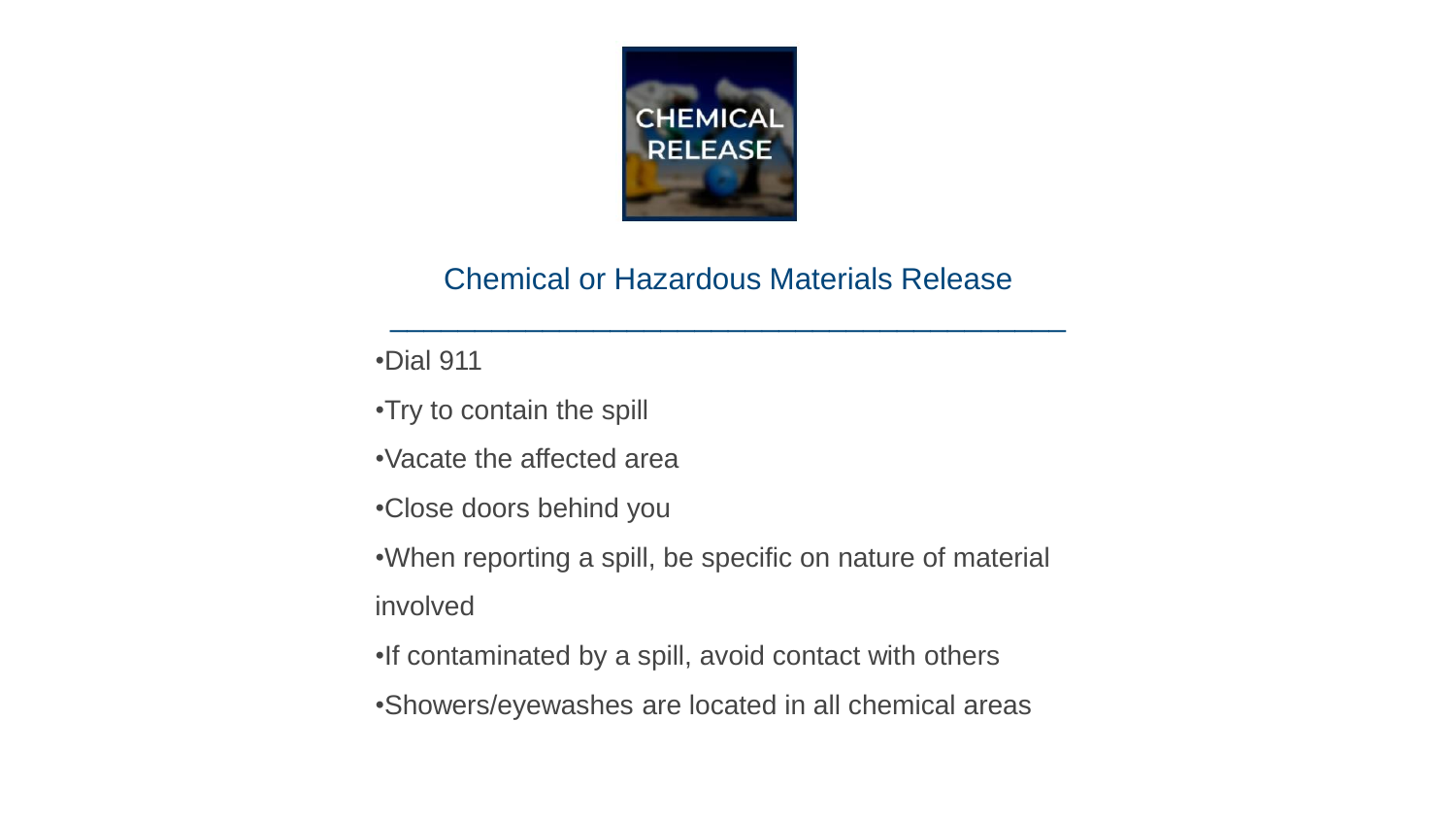

### Civil Disturbances or Demonstrations

 $\mathcal{L}_\text{max}$  , and the contract of the contract of the contract of the contract of the contract of the contract of the contract of the contract of the contract of the contract of the contract of the contract of the contr

•Dial 911

•Dial Campus Safety @ 203-596-4502

•Avoid Location of disturbance/disorderly demonstrations

•Campus Safety/ Police will give directives if in your area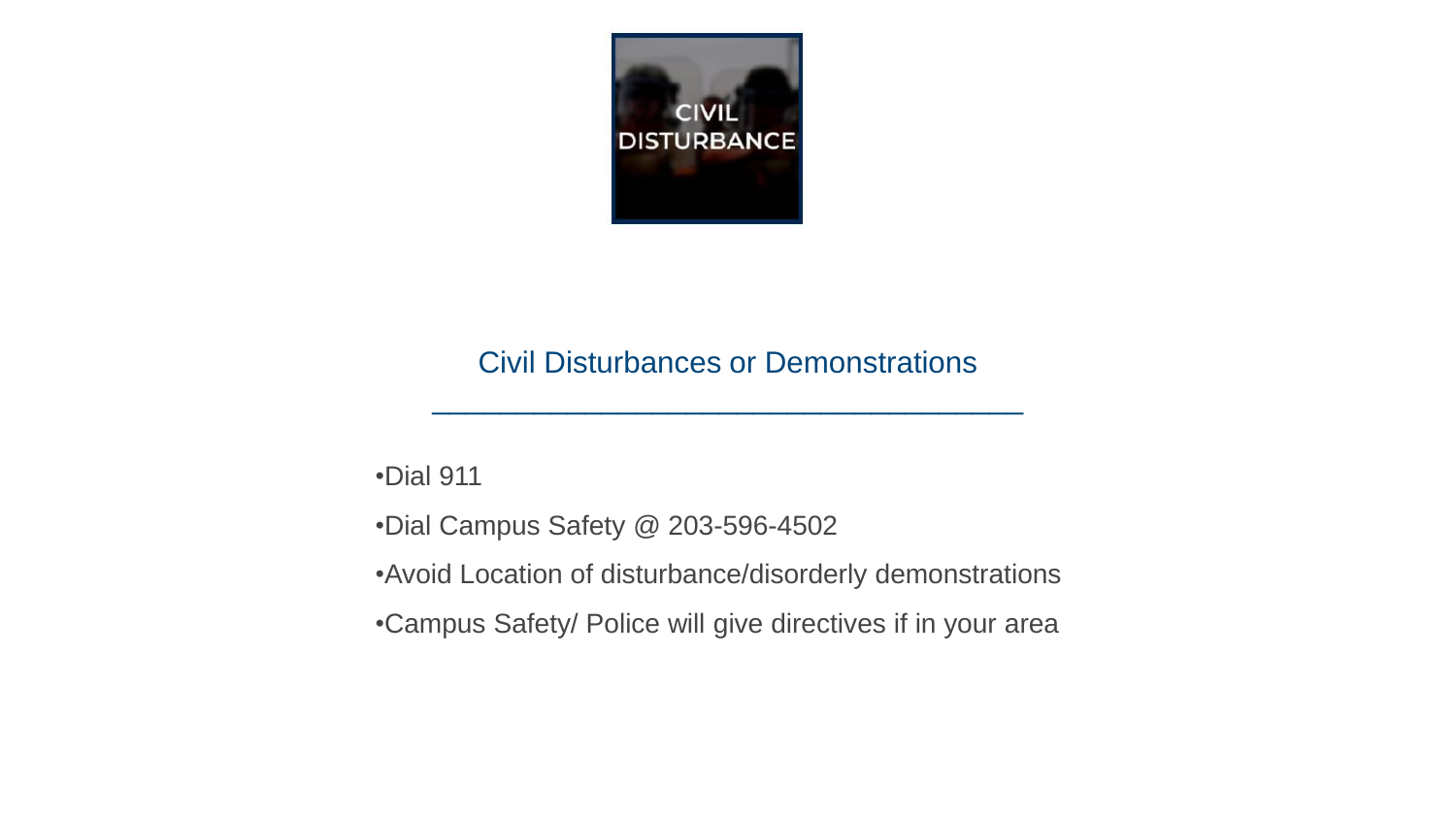

## **Utility Failure**

•Dial Campus Safety @ 203-596-4502

•Notify immediate supervisor

•Wait for instructions

•Cease from using all electrical equipment

•Do not use on/off light switches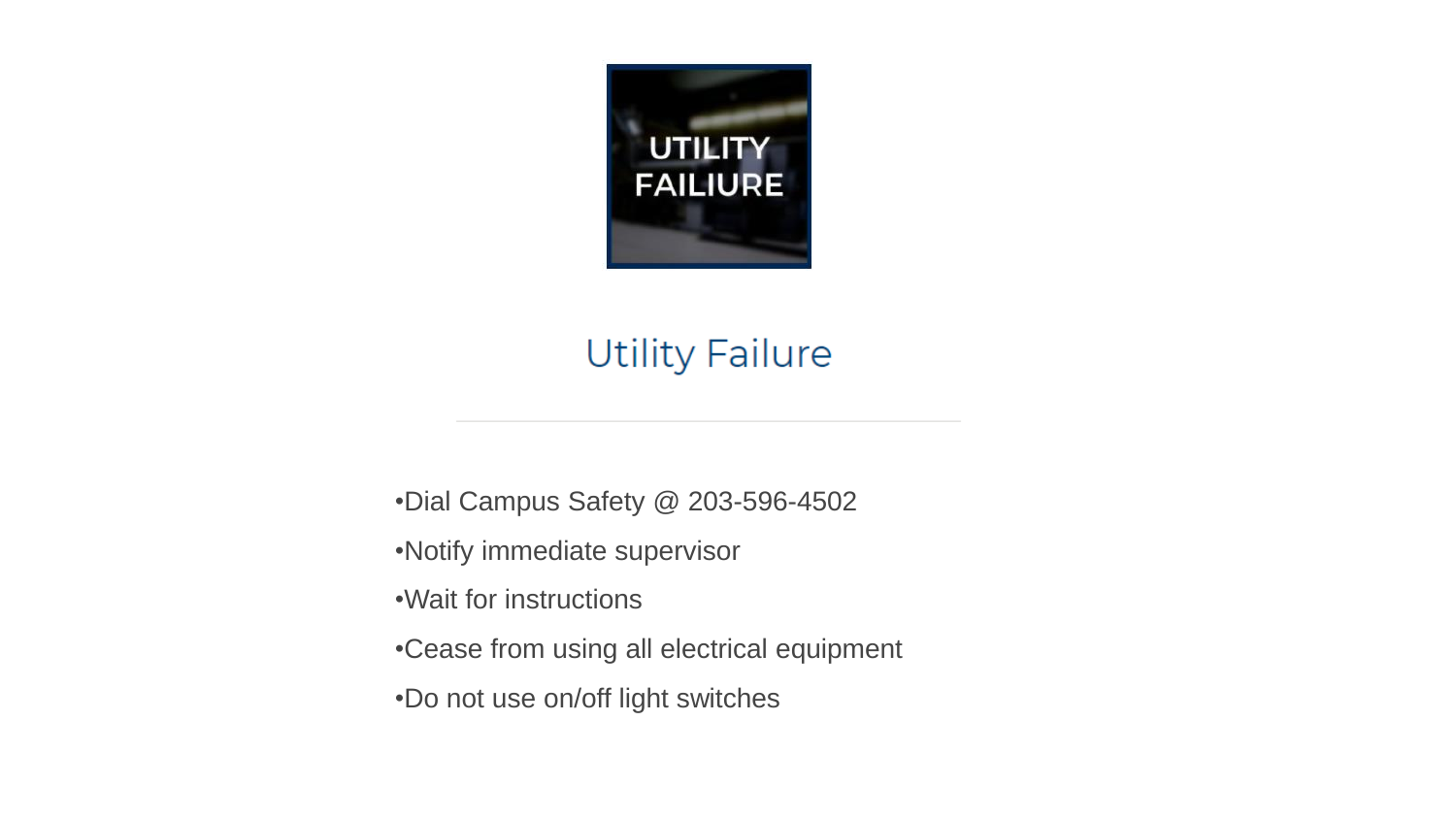

## Active Shooter / Hostile Act

\_\_\_\_\_\_\_\_\_\_\_\_\_\_\_\_\_\_\_\_\_\_\_\_\_

•Remain calm

•Call 911when safe to do so, and while or after you take the following actions:

•**RUN**- if you can exit the area safely, do so. Help others to exit as well.

•**HIDE**- if you cannot exit the area, take cover and lock or barricade the doors. Silence phones. Turn off lights. Cover interior windows if safe to do so. Stay out of line of sight. •**FIGHT**- if discovered, fight back. Work together with others to defeat the intruder.

•More at : [Active Shooter Quick Reference Guide](https://www.dhs.gov/xlibrary/assets/active_shooter_booklet.pdf)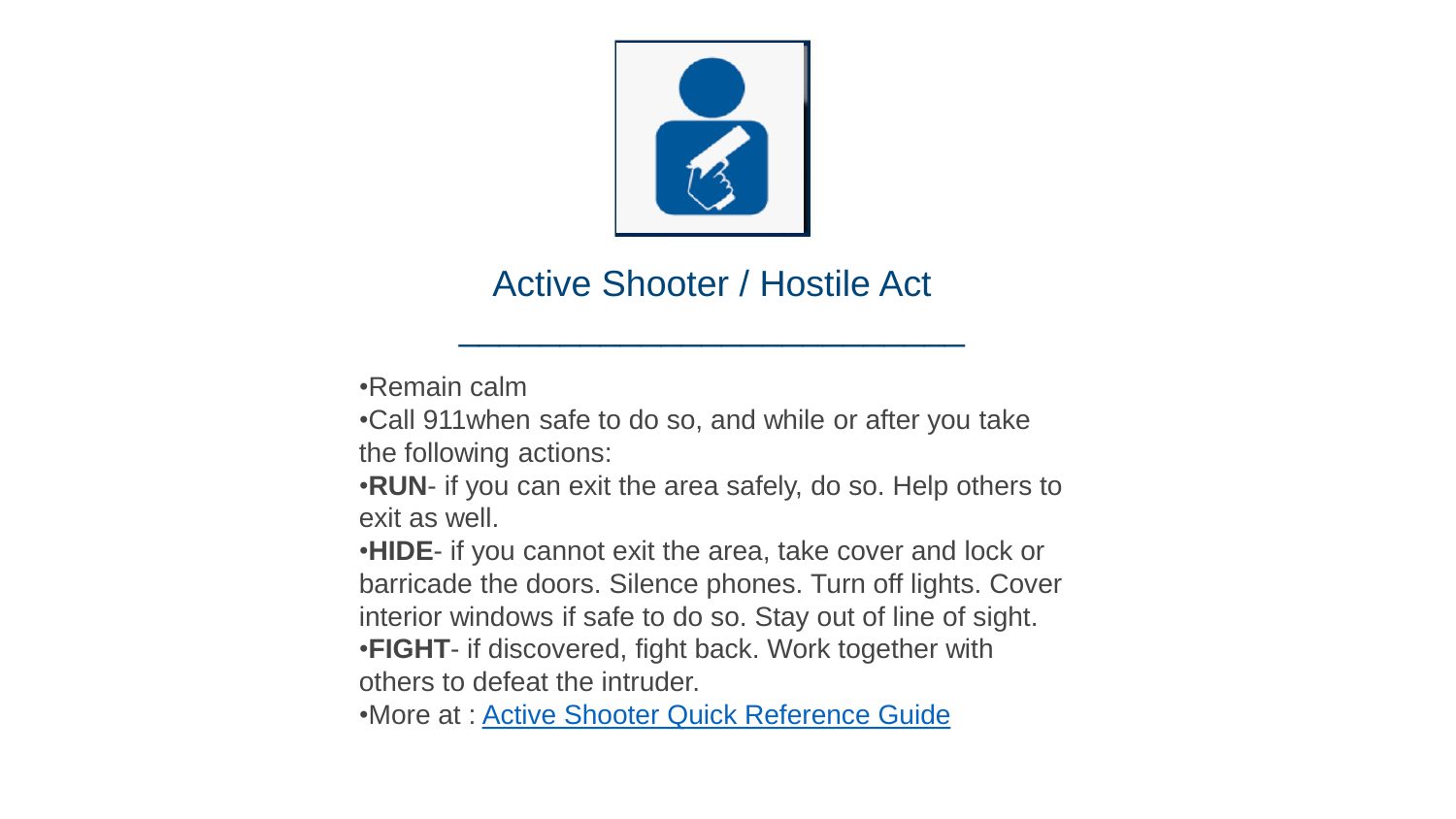

#### Bomb Threats

\_\_\_\_\_\_\_\_\_\_\_\_\_\_\_\_\_\_\_\_\_

#### •Dial 911

•Attempt to keep caller on line

•Write down as much information as possible- caller ID

number, exact wording of threat, type of voice or behavior.

•Notify immediate supervisor

•Do not touch or move any suspicious item

•The decision to evacuate will be made by Campus Safety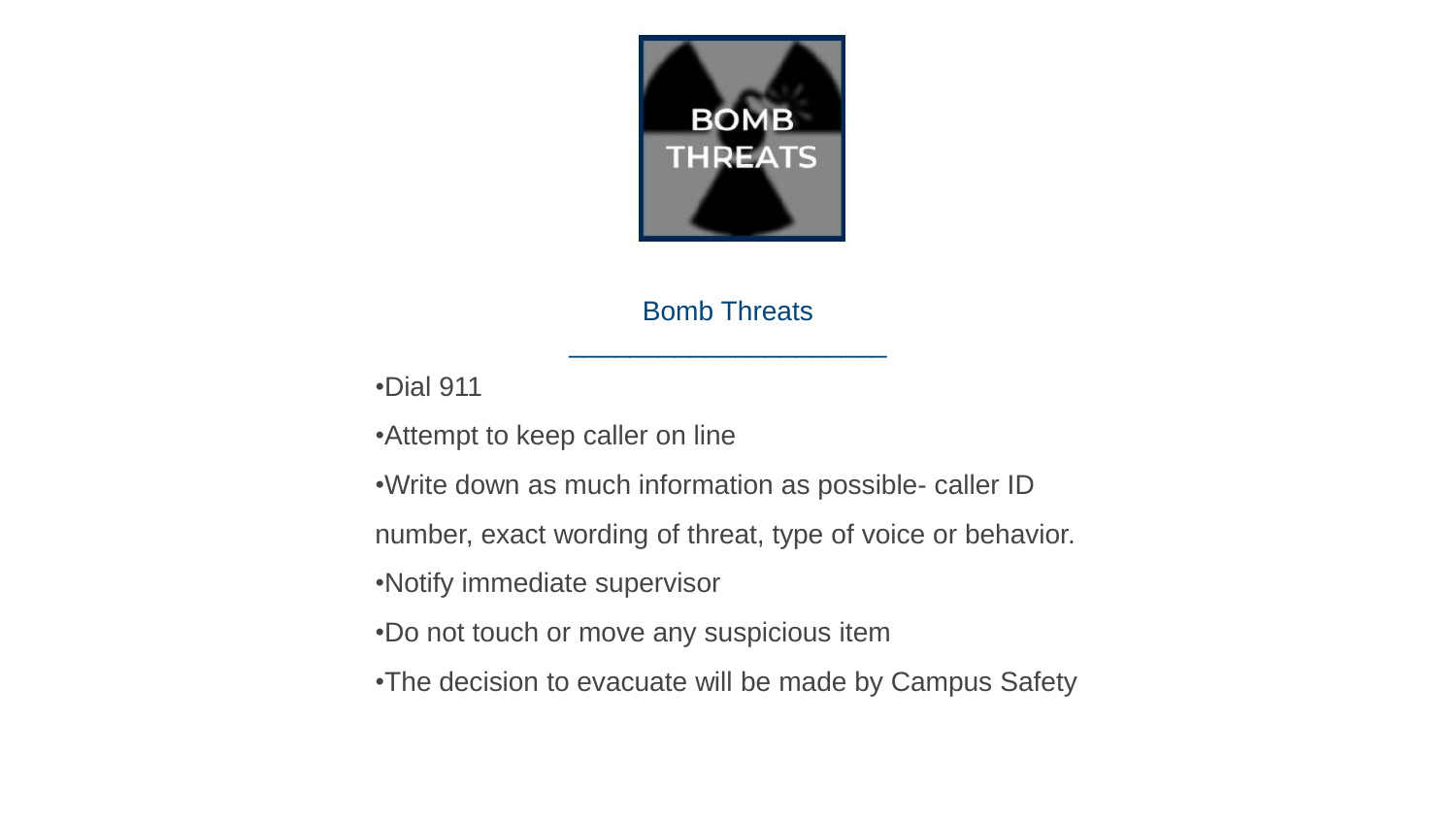

## Medical And First Aid

 $\mathcal{L}_\text{max}$  , and the set of the set of the set of the set of the set of the set of the set of the set of the set of the set of the set of the set of the set of the set of the set of the set of the set of the set of the

•Dial 911 and Campus Safety @ 203-596-4502 •Give name, location, nature of medical/first aid •Provide first aid care, if trained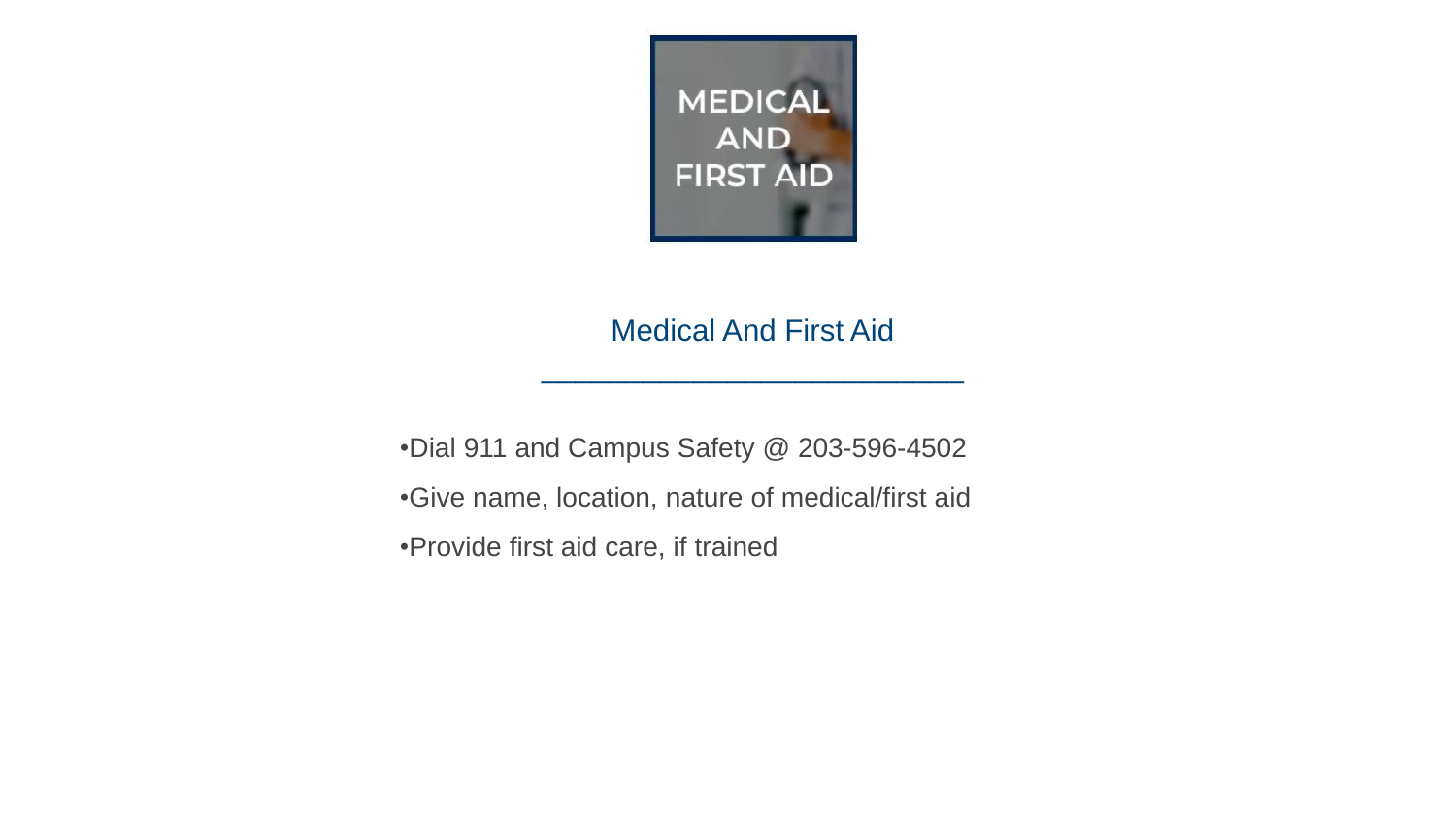

Severe Weather

 $\mathcal{L}_\text{max}$  , where  $\mathcal{L}_\text{max}$  and  $\mathcal{L}_\text{max}$ 

•Monitor local, state, and Eagle E-Lert weather notifications

•**Weather Watch**: Conditions are favorable for severe weather

•**Weather Warning**: Severe weather has actually been sighted in the area.

•Seek Appropriate Shelter: Interior rooms/hallways away from windows.

•Do NOT use elevators.

•Stay sheltered in place until "All Clear" is given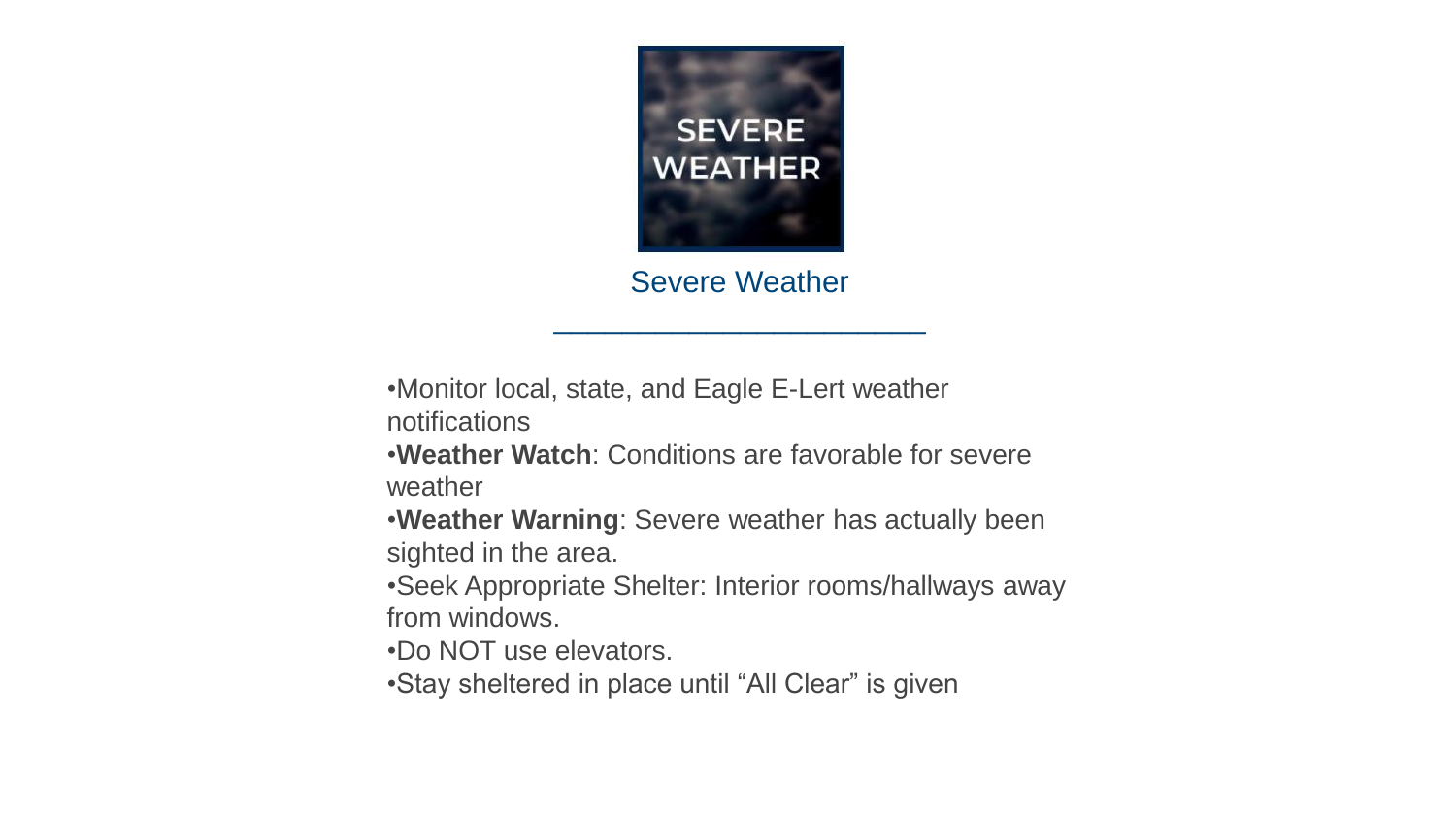

## Explosion - Aircraft Crash

\_\_\_\_\_\_\_\_\_\_\_\_\_\_\_\_\_\_\_\_\_\_\_\_\_\_\_

•Dial 911 if possible

- •Take immediate cover upon explosion/crash
- •If in a building, pull alarm and evacuate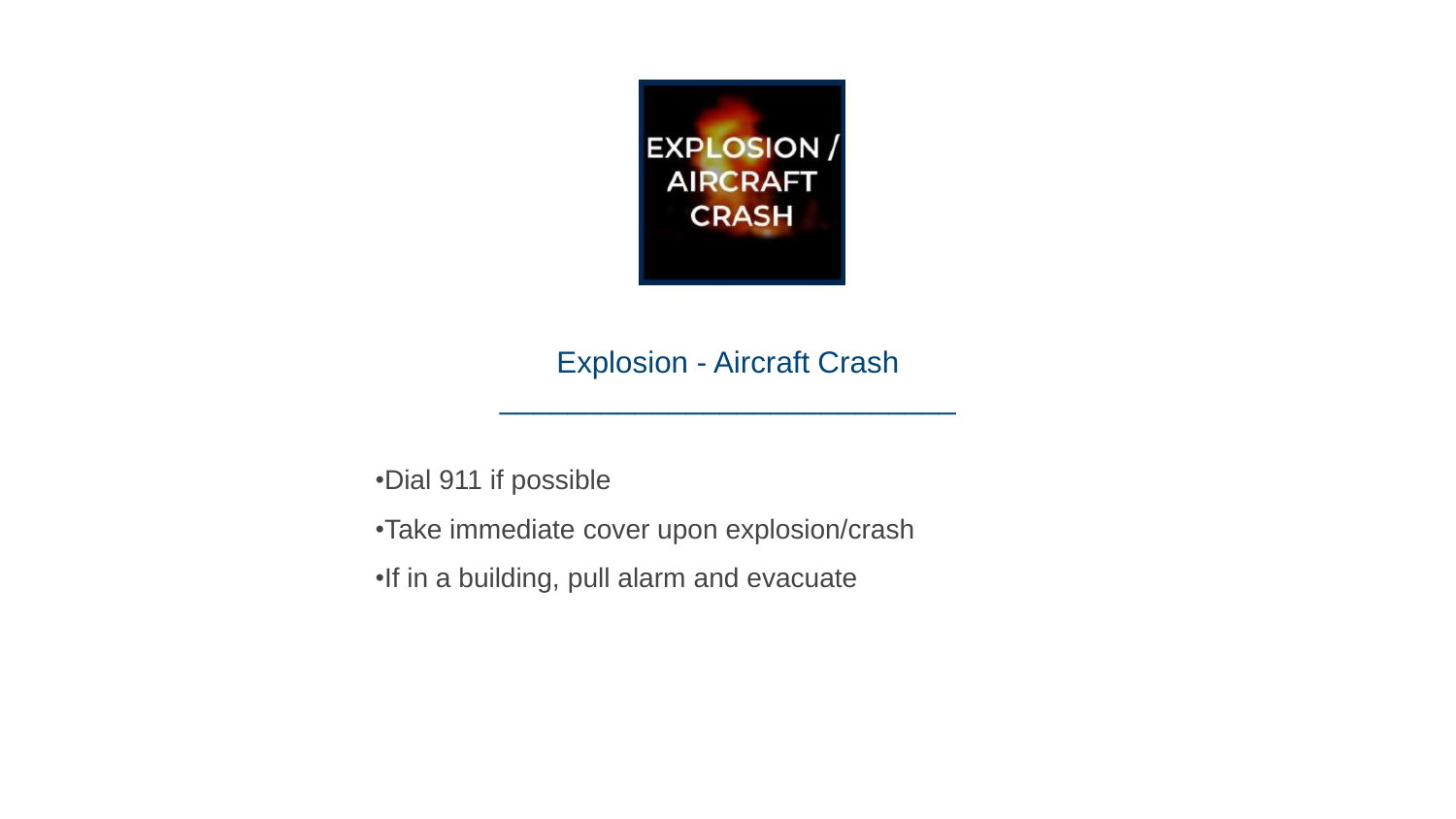

Psychological Crisis

 $\mathcal{L}_\text{max}$  , and the set of the set of the set of the set of the set of the set of the set of the set of the set of the set of the set of the set of the set of the set of the set of the set of the set of the set of the

•Dial 911 if immediate threat or call Campus Safety @ 203-596-4502 if not immediate threat

•Do not try to handle any situation you feel is dangerous

on your own

•Contact immediate supervisor, resident director, or

resident assistant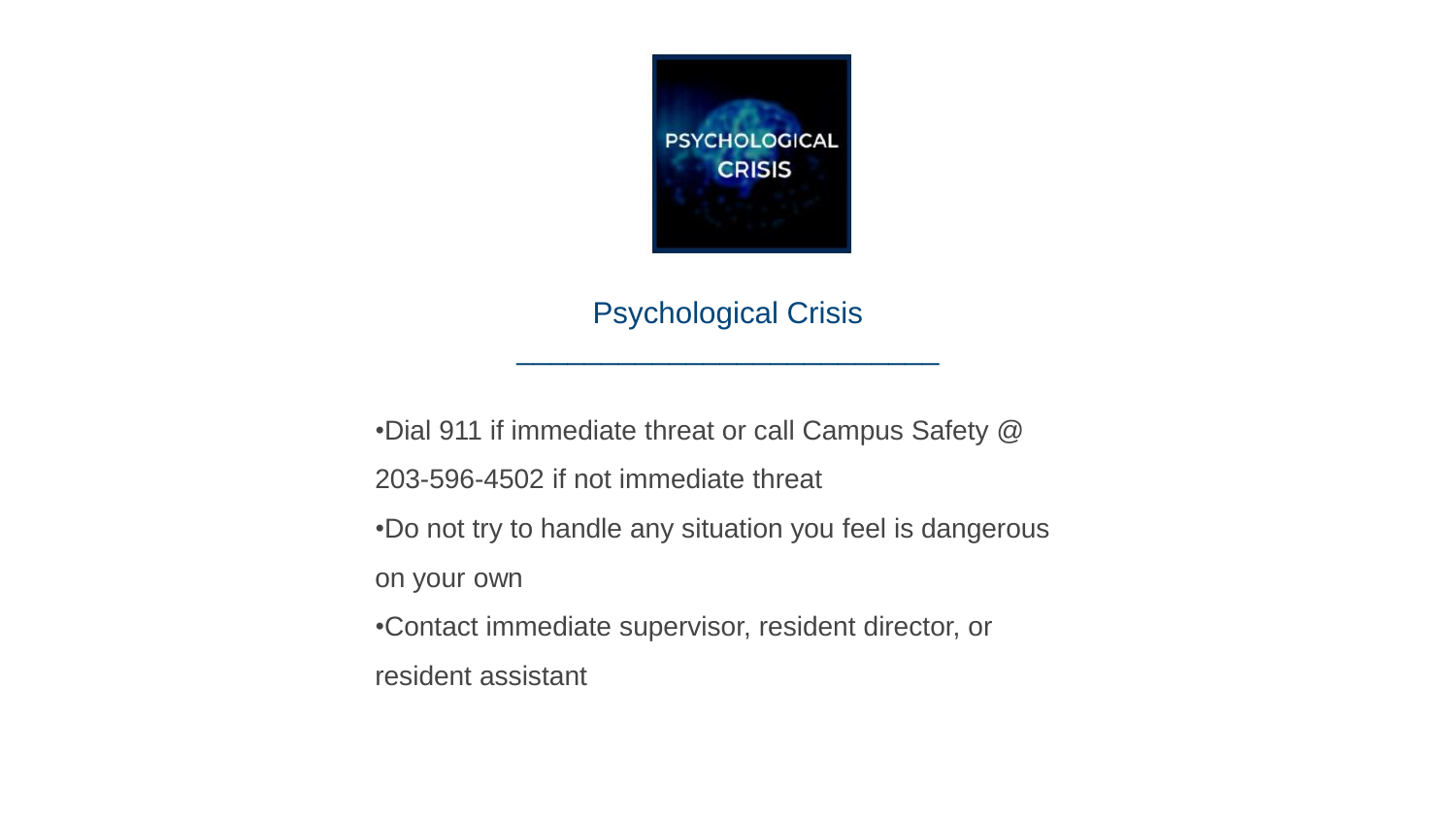

## Hostage Situation

 $\mathcal{L}_\text{max}$  , where  $\mathcal{L}_\text{max}$  and  $\mathcal{L}_\text{max}$ 

•Dial 911

•If taken hostage, be patient and cooperative

•Speak only when spoken to

•Be observant

•Try to rest

•Wait for police instructions